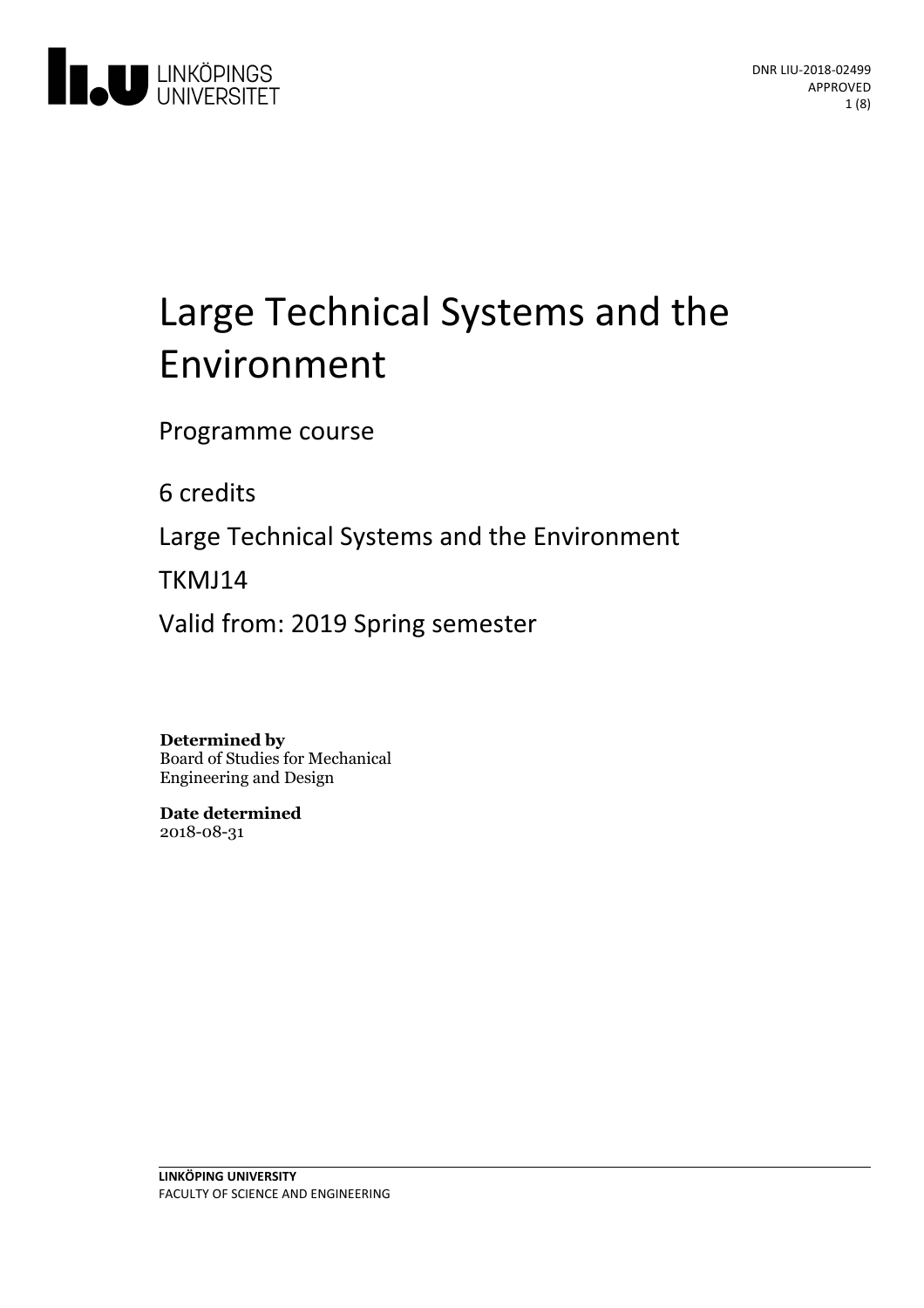# Main field of study

Energy and Environmental Engineering, Mechanical Engineering

Course level

Second cycle

### Advancement level

A1X

### Course offered for

- Master's Programme in Industrial Engineering and Management
- Master's Programme in Sustainability Engineering and Management
- Master's Programme in Design
- Master's Programme in Mechanical Engineering
- Industrial Engineering and Management, M Sc in Engineering
- Industrial Engineering and Management International, M Sc in Engineering

### Entry requirements

Note: Admission requirements for non-programme students usually also include admission requirements for the programme and threshold requirements for progression within the programme, or corresponding.

### **Prerequisites**

Environmental science and a general knowledge of industry and large technical systems are beneficial

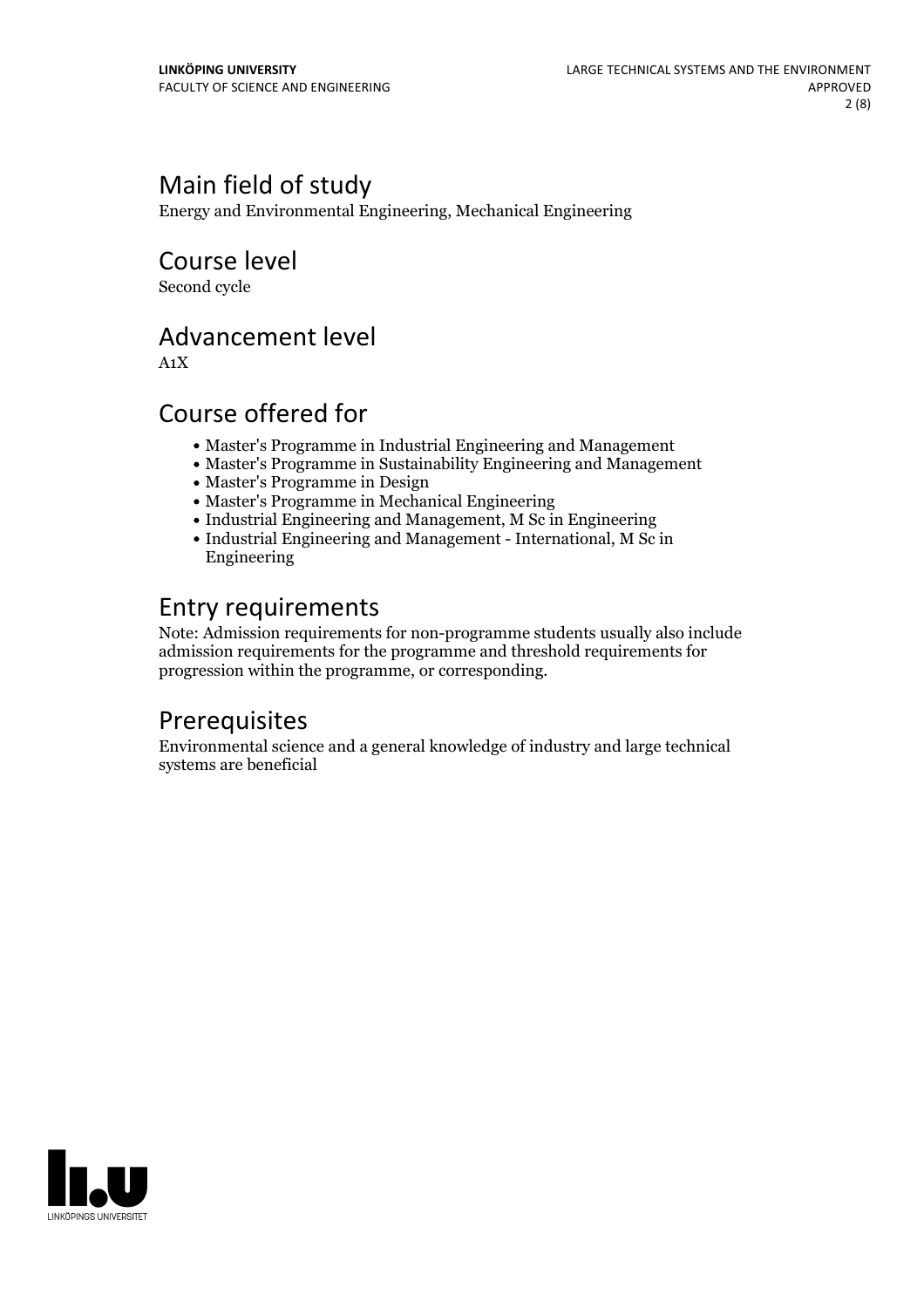# Intended learning outcomes

In this course, the student will develop knowledge of modern environmental engineering. Emphasis is on new and established proactive solutions of environmental problems related to large technical systems. After the course, the student will be able to;

- explain how large technical systems influence the environment and discuss technical, economic and political implications in re-developing such
- systems.<br>• outline common mitigating measures used to minimise pollution of air and water and describe the role of such end-of-pipe technologies in modern environmental engineering.<br>• describe and, on a general level, reflect upon how different proactive
- strategies such as dematerialization and life cycle approaches can contribute in limiting environmental impacts of the society's use of
- materials and energy.<br>• discuss and analyse environmental problems and strategies together with other peer students and present and argue for his/her conclusions in writing.

# Course content

The course covers different themes such as the emergence of environmental problems, environmental history, technical, organisational and environmental aspects of large technical systems with special emphasis on energy, transport, water and waste management systems, traditional end-of-pipe technologies, system thinking and life cycle approaches in solving environmental pr

# Teaching and working methods

The course is based on lectures, seminars and practical assignments

### Examination

| TEN2 Written examination                                                                | credits 5 | 1, 3, 4, |
|-----------------------------------------------------------------------------------------|-----------|----------|
| UPG2 Active participation in seminars, assignments and study $\frac{2}{2}$ U, G credits |           |          |

# Grades

Four-grade scale, LiU, U, 3, 4, 5

### Course literature

Course compendium of selected scientific articles and book chapters

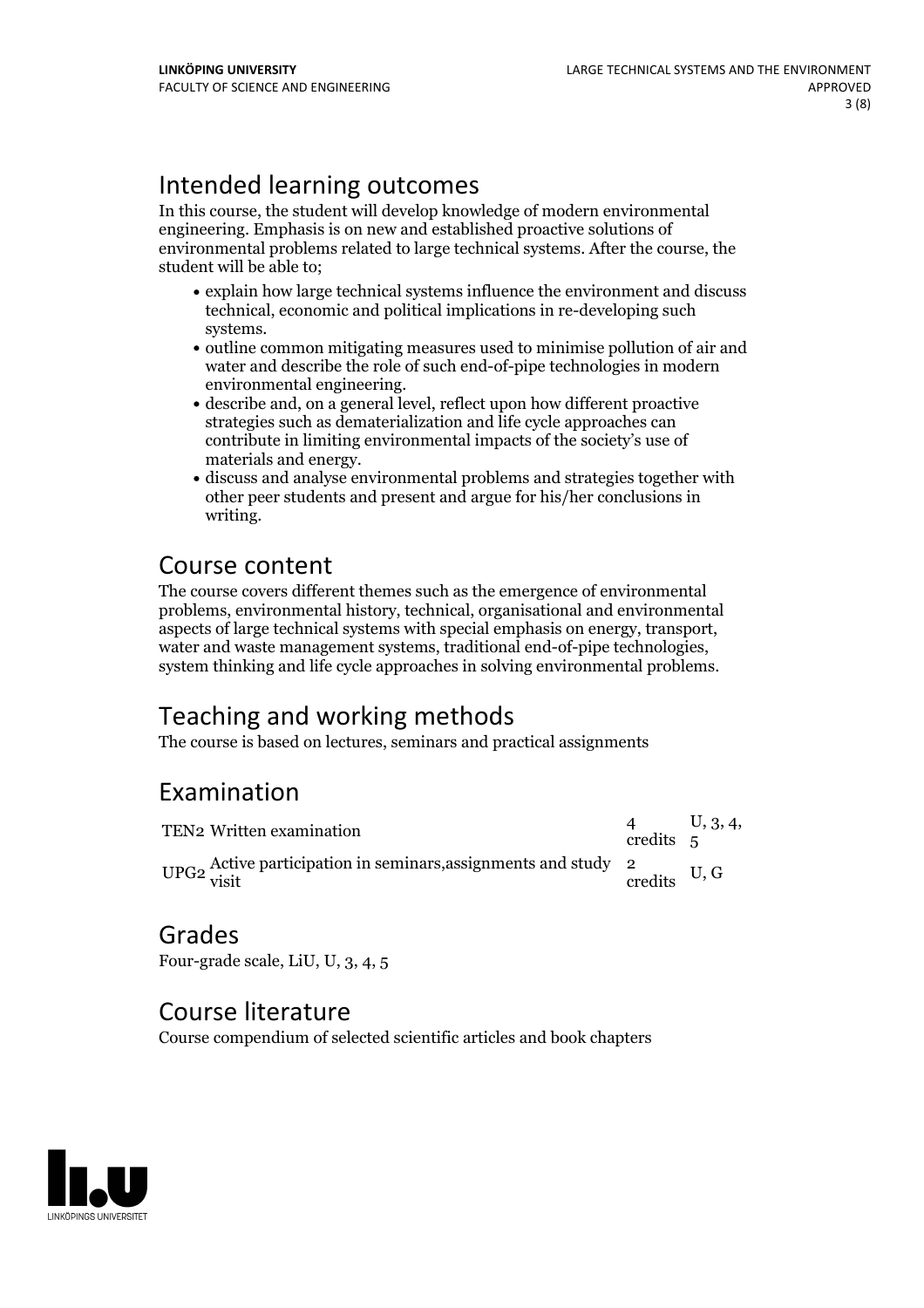## Other information

Building energy Systems, Energy systems, Industrial ecology, Industrial energy systems, Management systems and sustainability, Resource efficient products, Integrated Product Service Engineering, Biofuels for Transportation, Project Course Advanced – Energy and Environmental Engineering.

### Department

Institutionen för ekonomisk och industriell utveckling

### Director of Studies or equivalent

Carina Sundberg

#### Examiner

Joakim Johansson

# Course website and other links

### Education components

Preliminary scheduled hours: 44 h Recommended self-study hours: 116 h

### Course literature

Kurskompendium bestående av utvalda vetenskapliga artiklar och bokkapitel.

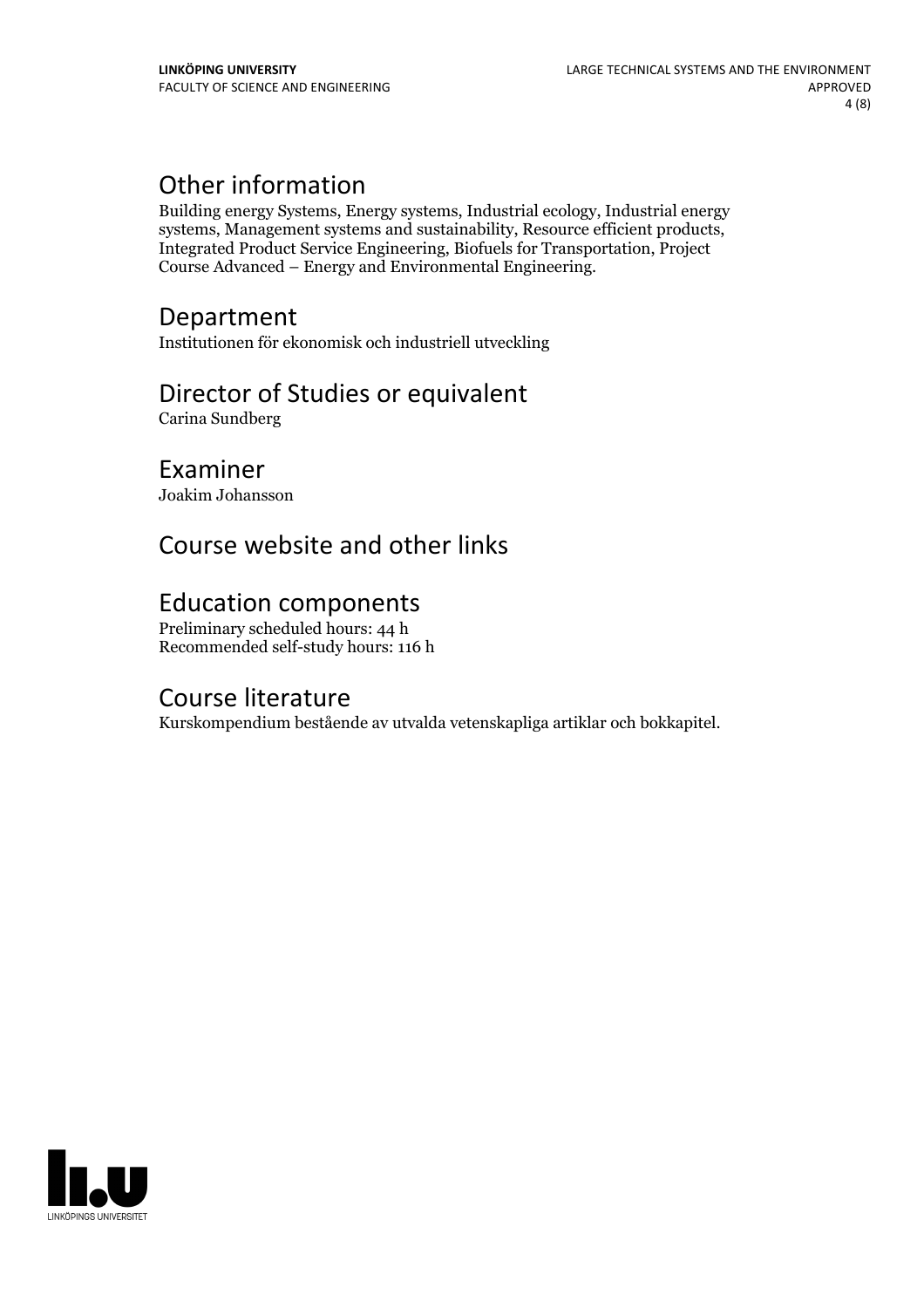# **Common rules**

#### **Course syllabus**

A syllabus has been established for each course. The syllabus specifies the aim and contents of the course, and the prior knowledge that a student must have in order to be able to benefit from the course.

#### **Timetabling**

Courses are timetabled after a decision has been made for this course concerning its assignment to a timetable module. A central timetable is not drawn up for courses with fewer than five participants. Most project courses do not have a central timetable.

#### **Interrupting a course**

The vice-chancellor's decision concerning regulations for registration, deregistration and reporting results (Dnr LiU-2015-01241) states that interruptions in study are to be recorded in Ladok. Thus, all students who do not participate in a course for which they have registered must record the interruption, such that the registration on the course can be removed. Deregistration from <sup>a</sup> course is carried outusing <sup>a</sup> web-based form: www.lith.liu.se/for-studenter/kurskomplettering?l=sv.

#### **Cancelled courses**

Courses with few participants (fewer than 10) may be cancelled or organised in a manner that differs from that stated in the course syllabus. The board of studies is to deliberate and decide whether a course is to be cancelled orchanged from the course syllabus.

#### **Regulations relatingto examinations and examiners**

Details are given in a decision in the university's rule book: http://styrdokument.liu.se/Regelsamling/VisaBeslut/622678.

#### **Forms of examination**

#### **Examination**

Written and oral examinations are held at least three times a year: once immediately after the end of the course, once in August, and once (usually) in one of the re-examination periods. Examinations held at other times are to follow a decision of the board of studies.

Principles for examination scheduling for courses that follow the study periods:

courses given in VT1 are examined for the first time in March, with re-

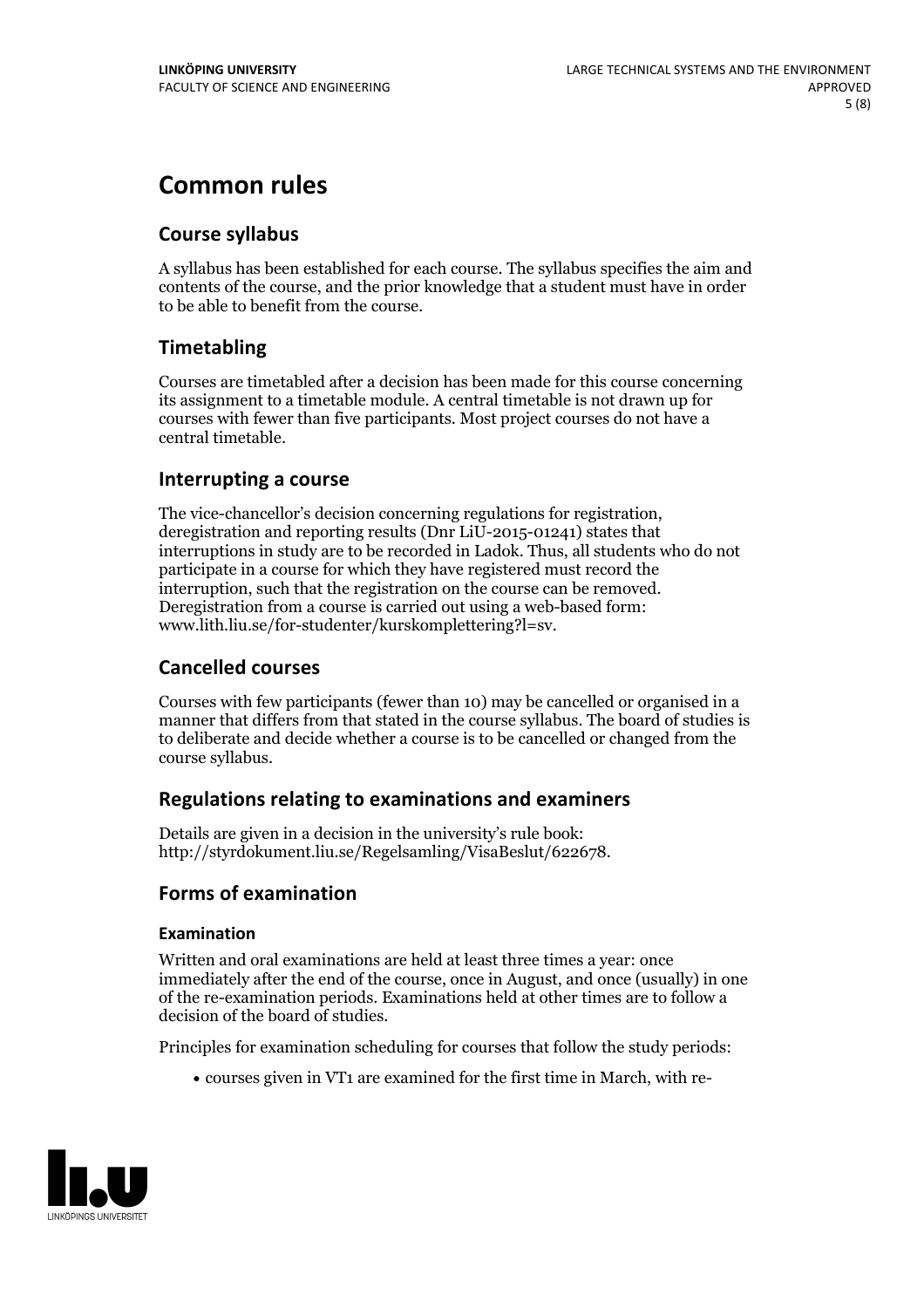examination in June and August

- courses given in VT2 are examined for the first time in May, with re-examination in August and October
- courses given in HT1 are examined for the first time in October, with re-examination in January and August
- courses given in HT2 are examined for the first time in January, with re-examination at Easter and in August.

The examination schedule is based on the structure of timetable modules, but there may be deviations from this, mainly in the case of courses that are studied and examined for several programmes and in lower grades (i.e. 1 and 2).

- Examinations for courses that the board of studies has decided are to be held in alternate years are held only three times during the year in which
- the course is given.<br>• Examinations for courses that are cancelled or rescheduled such that they are not given in one or several years are held three times during the year that immediately follows the course, with examination scheduling that corresponds to the scheduling that was in force before the course was cancelled or rescheduled.<br>• If teaching is no longer given for a course, three examination occurrences
- are held during the immediately subsequent year, while examinations are at the same time held for any replacement course that is given, or alternatively in association with other re-examination opportunities. Furthermore, an examination is held on one further occasion during the next subsequent year, unless the board of studies determines otherwise.<br>• If a course is given during several periods of the year (for programmes, or
- on different occasions for different programmes) the board orboards of studies determine together the scheduling and frequency of re-examination occasions.

#### **Registration for examination**

In order to take an examination, a student must register in advance at the Student Portal during the registration period, which opens 30 days before the date of the examination and closes 10 days before it. Candidates are informed of the location of the examination by email, four days in advance. Students who have not registered for an examination run the risk of being refused admittance to the examination, if space is not available.

Symbols used in the examination registration system:

- \*\* denotes that the examination is being given for the penultimate time.
- \* denotes that the examination is being given for the last time.

#### **Code of conduct for students during examinations**

Details are given in a decision in the university's rule book: http://styrdokument.liu.se/Regelsamling/VisaBeslut/622682.

#### **Retakes for higher grade**

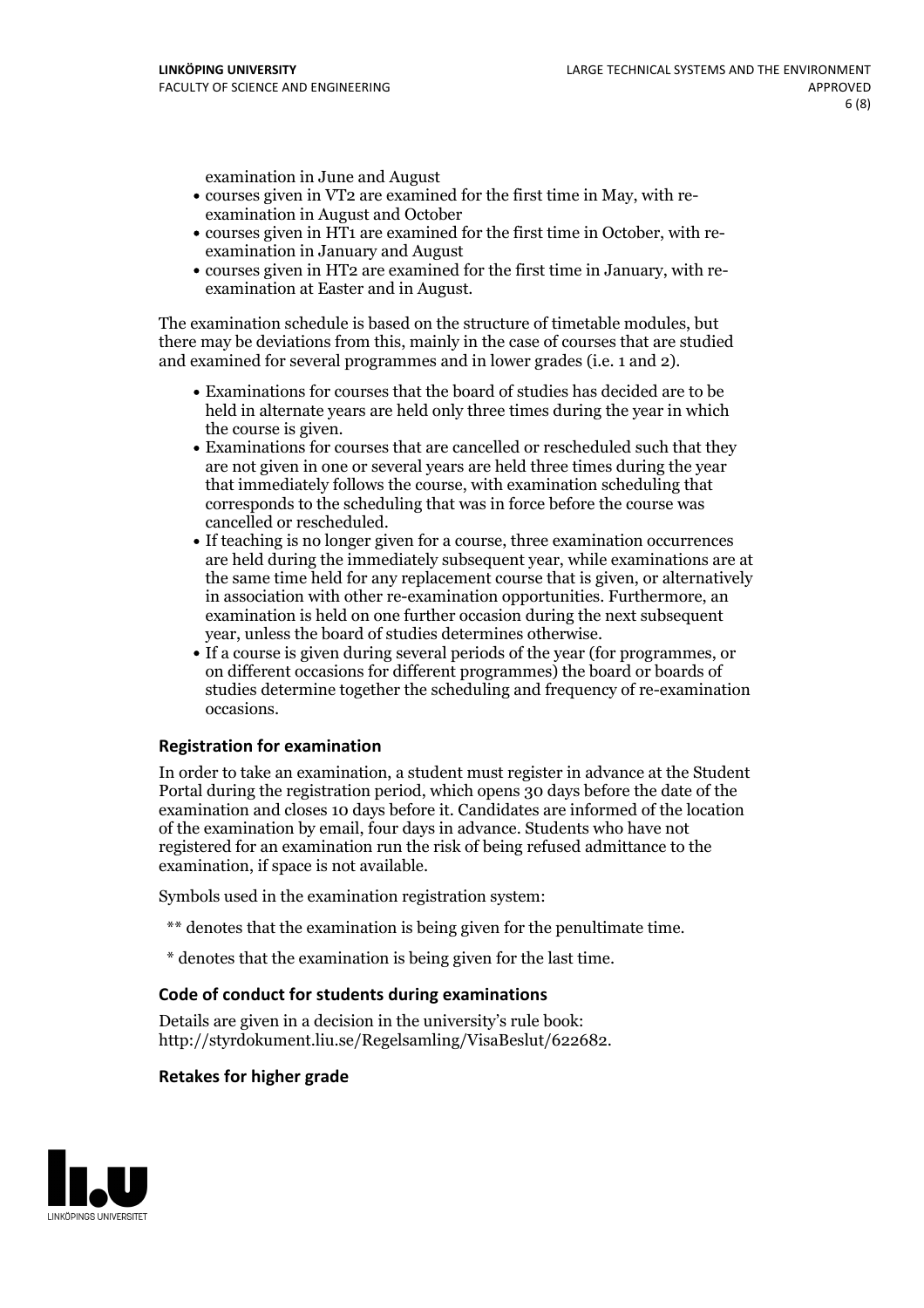Students at the Institute of Technology at LiU have the right to retake written examinations and computer-based examinations in an attempt to achieve a higher grade. This is valid for all examination components with code "TEN" and "DAT". The same right may not be exercised for other examination components, unless otherwise specified in the course syllabus.

#### **Retakes of other forms of examination**

Regulations concerning retakes of other forms of examination than written examinations and computer-based examinations are given in the LiU regulations for examinations and examiners, http://styrdokument.liu.se/Regelsamling/VisaBeslut/622678.

#### **Plagiarism**

For examinations that involve the writing of reports, in cases in which it can be assumed that the student has had access to other sources (such as during project work, writing essays, etc.), the material submitted must be prepared in accordance with principles for acceptable practice when referring to sources (references or quotations for which the source is specified) when the text, images, ideas, data, etc. of other people are used. It is also to be made clear whether the author has reused his or her own text, images, ideas, data, etc. from previous examinations.

A failure to specify such sources may be regarded as attempted deception during examination.

#### **Attempts to cheat**

In the event of <sup>a</sup> suspected attempt by <sup>a</sup> student to cheat during an examination, or when study performance is to be assessed as specified in Chapter <sup>10</sup> of the Higher Education Ordinance, the examiner is to report this to the disciplinary board of the university. Possible consequences for the student are suspension from study and a formal warning. More information is available at https://www.student.liu.se/studenttjanster/lagar-regler-rattigheter?l=sv.

#### **Grades**

The grades that are preferably to be used are Fail (U), Pass (3), Pass not without distinction  $(4)$  and Pass with distinction  $(5)$ . Courses under the auspices of the faculty board of the Faculty of Science and Engineering (Institute of Technology) are to be given special attention in this regard.

- 1. Grades U, 3, 4, 5 are to be awarded for courses that have written
- examinations. 2. Grades Fail (U) and Pass (G) may be awarded for courses with <sup>a</sup> large degree of practical components such as laboratory work, project work and group work.

#### **Examination components**

- 
- 1. Grades U, 3, 4, <sup>5</sup> are to be awarded for written examinations (TEN). 2. Grades Fail (U) and Pass (G) are to be used for undergraduate projects and other independent work.